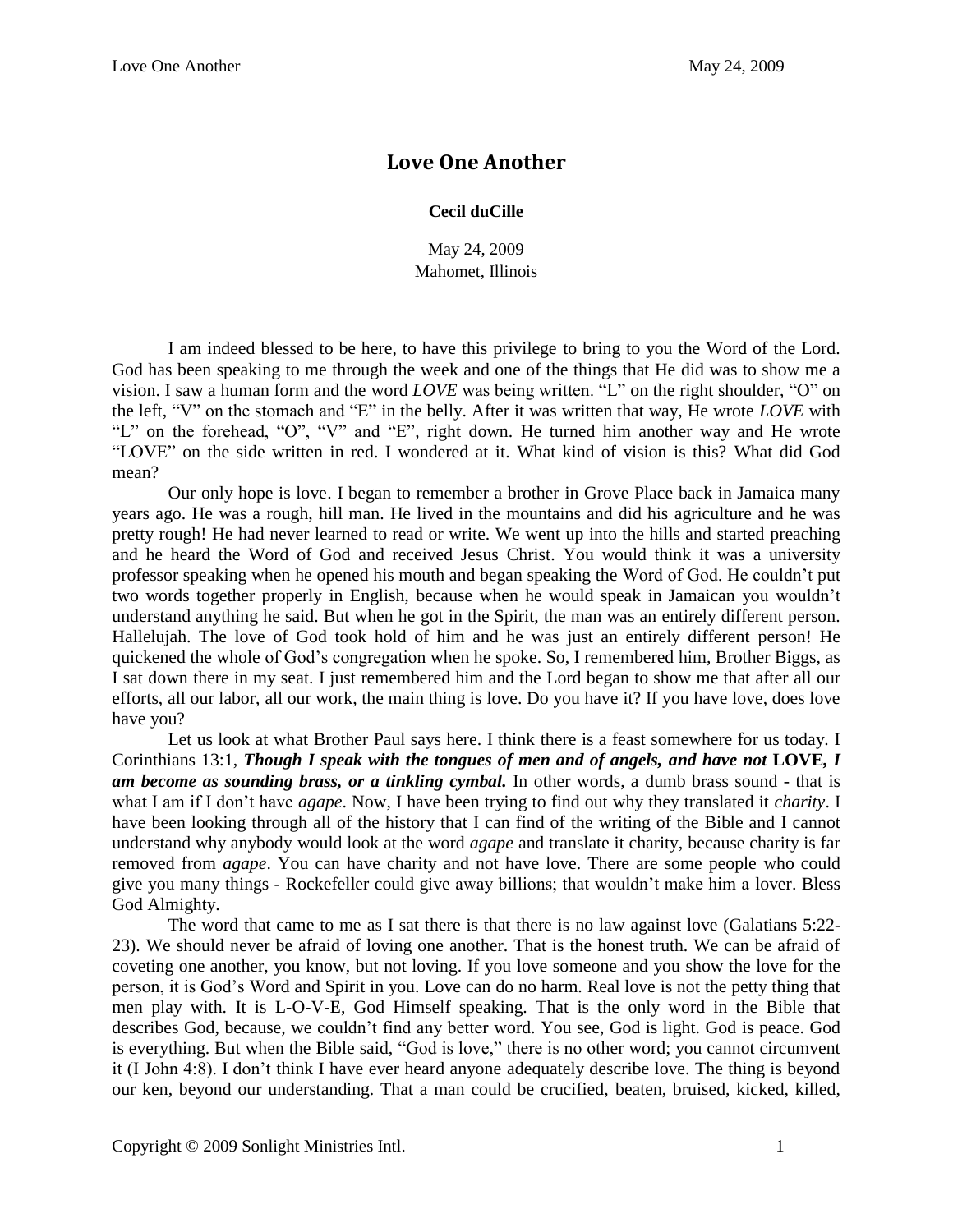hanging on a cross and saying, "God, forgive them. Don't let it go to their charge for killing Me" (Luke 23:34). Amen! The man ran a sword into His ribs and He said, "God forgive him." The man put the whiplash on His back. I'm telling you, if someone hit you, brother, you have got to have God Almighty not to tear him apart (if you have the strength and the power) and not to hate him. To love someone who hurts you, who hates you is beyond our understanding because we believe that love is supposed to be reciprocated. That is, if I love you, you are supposed to love me back. That's not what God says. Love doesn't want anything to be given back to you in order to pay for it. It is too precious to be paid for. You can't pay for it.

One of the things that the people of God are lacking is love and we are afraid of love. We are afraid of saying, "I love you." We are afraid of saying, "I love you" because if we say so it might sound pretty bad and somebody might, you know, get jealous and all that sort of thing. But we should begin to be children of love for we are children of God. We should love without any restraint. Do you hear me? You should lay down your life for love, not because you want something from the person! Amen! But because the Spirit of Almighty God is in you, for those who the Spirit is in, you are children of love. Did you hear me? You are children of love and you can't help it. Don't be afraid of it.

## So God said, speaking through Paul, what a mighty wonderful man that was. Verse 2, *And though I have the gift of prophecy, and understand all mysteries, and all knowledge; and though I have all faith, so that I could remove mountains, and have not* **LOVE***, I am nothing.*

Let me touch on prophecy. In this meeting - well, it was one of the most perfect meetings that I have been in for a long time (I am talking about spiritually speaking). The meeting came to a point where there should be a prophetic word. I said, "Lord God, quicken Brother Burt, let the man come forth." You see, God anoints every soul in here. Whether you knew it or not, you were adding to the Spirit that was moving. So, the Spirit of God was moving in you for the prophetic word, it all transferred and I think that it got so burdensome to Brother Burt that he had to shout out. Thank God for a body that can come together. We function in parts: my right hand functions, my left hand functions, my right leg... So, when I call upon my leg, if I pitch forward, I have to put the leg forward to stop from falling on my face. The leg answers. Amen?!

Praise God! When a meeting reaches to a certain point God says, "Now the prophetic word must come right into that niche and join the chain together."

You know, we haven't sung enough. Hallelujah. I tell you what. We should just get together to sing all night. If you do it, the next morning you will feel so invigorated with the Spirit. We used to do it in Jamaica and I figure you guys do it in Africa, don't you? You call it a "night vigil." Oh God, what has happened to us? We need this sort of thing. We need the exercise. We are sick and tired and not doing well. We shouldn't have space to hold people today, but we have a lot of space because we are not exercising. I am speaking to myself both naturally and spiritually, that my legs are kind of not wanting to walk a half a mile. I walk a quarter mile and they are dropping off. I am getting too lazy.

I am going to have to start walking. Look at the "walking man"(Henry Gruver) sitting before me. He walks hundreds of miles. I am telling you, he is one section, he is the walking part of the body, but you notice how slim and trim he is? He is slim and trim because he is walking. I felt in the Spirit like I wanted to dance so I got up but soon the legs started telling me, "You better sit down." I had to humbly take my seat. So, may God help us.

We are talking about love. If you look at your own physical body, do you think your hand loves your feet? Your hand will do anything it can for your feet, especially if you can reach it. Once I could reach mine, but either my hands got shorter or my feet got longer. But it so happens that I am so distressed when I have to reach my feet that I sometimes stop and rest a little bit. Praise be to God. We are thanking God for everything.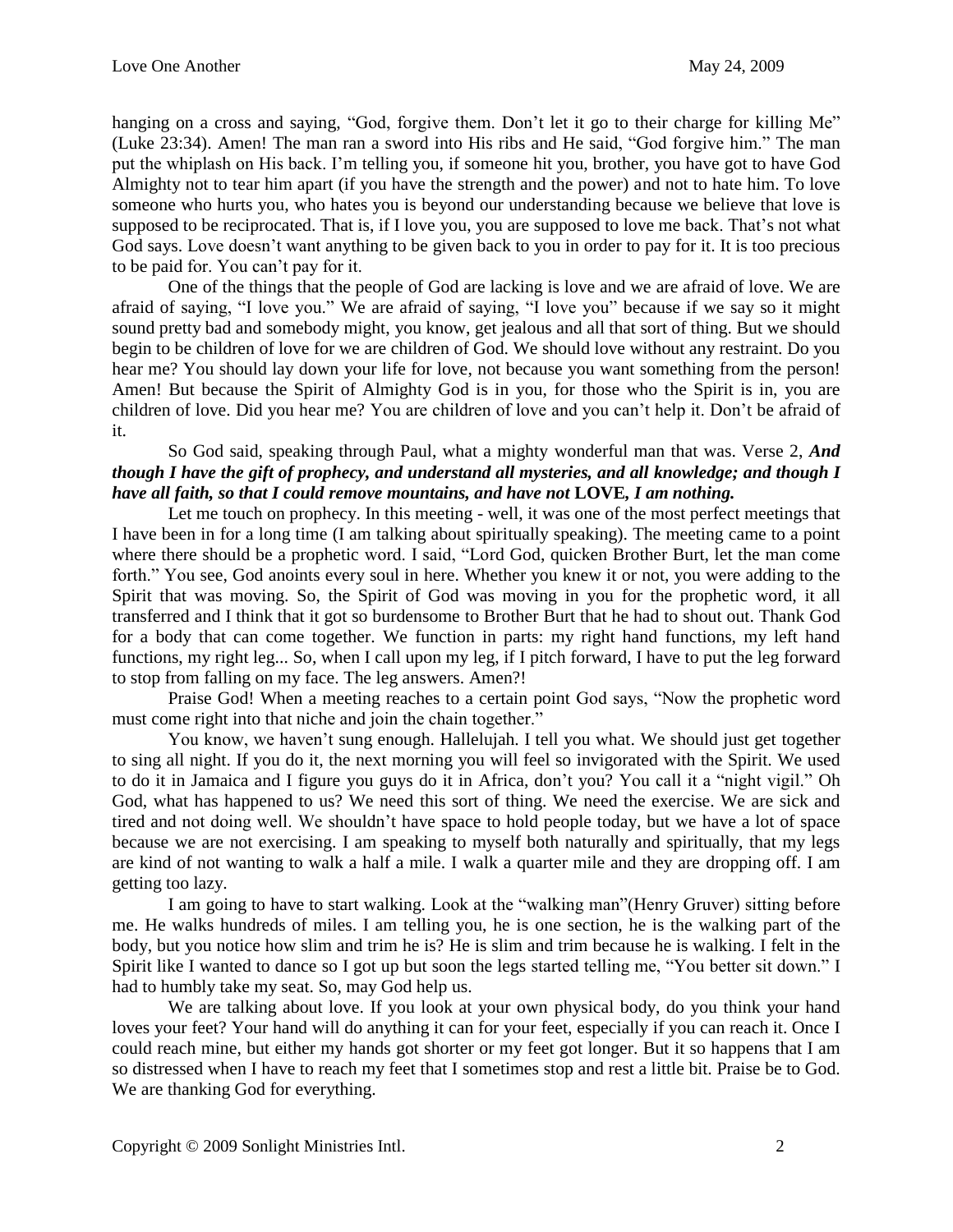Your body is a type of the Body of Christ. Nobody can say that you can't read the Bible, because you can read your body. God Almighty, Who made the body, He made it so that it is a temple of the living God and every piece of the gospel of Jesus Christ is written in your body. Your fingers are the servants: apostle, prophet, evangelist, shepherd, and teacher. So you have the Word of God written in your body.

So we come now to talking about love. The love is the cohesion. The love is like the blood that runs through your veins, the cohesive force that keeps both the head and the feet together, working as one. This is the love of God Almighty. I'm telling you, anytime you begin to move in love, you will begin to forget some of the wrongs that your brethren do.

You know, if my little boy (a big boy now), does me harm, instead of getting mador upset and saying, "Lord God, just knock him down for me," I say, "God, have mercy upon him." He is my flesh and blood. If you can do that with your child, why can't you do it with mine? When my child starts hitting you hard, when somebody else starts showing a lack of love towards you, God is saying that **the only answer to lack of love is love and there is no law against love!** Amen! The scripture says that against love there is no law (Galatians 5:22-23). No man can write a law against love. If anybody begins to persecute you against love it is because it is a persecution. That is all that it is and God Almighty will take care of that.

But remember that God is saying to us that we must come into Zion. What do you think He means? The highest point of man's achievement in God is called Zion. The highest point of man's achievement in God is called Zion and God said, "Come up a little higher." Then, do you know what happens to you? You start to feel love for the other people.

Do you know that I had not understood certain things until my wife died? I didn't understand pain. You know, we were in love for sixty years or more, maybe we were even in love before we met. You bet, sure! My thought is that a man cannot live without love, neither can a woman, and if you love the wrong thing, you are in trouble and if you love the wrong person, you are in trouble. Yes! In other words, when I say love, I am talking about the love that unites people together.

Before she came, I was asking God for somebody who could really be part of me. I had a vision. I saw the bright sunlight and I could hardly see but there was a beam coming through my window down into my house. I saw the woman come down through the beam into my house. When she came, we held hands together and then she faded away. That night, I didn't know she was going to die but after a while it happened and I believe it is the will of God. You believe me? Brethren, I believe it is the will of God. I believe God created her to bring me to this point and I believe that God took her at this point, but I must go on. I believe, brethren, that what she taught me of love of one human being for another is something that I never could have learned had I not had that experience. Amen.

I am talking about agape love. When the world talks about love, the world is talking about something else. You know what I mean. You have the real thing and then you have the shadow of the thing. The poor people in the world don't know what love is. Unless you know Jesus Christ, you never experience true love, believe you me, because the love of God permeates your whole being and it lifts you from being an ordinary low-down human being to a higher level. Do you know that scripture describes human beings on different levels? The angel said to the other angels that were ready to destroy the earth… when you talk about earth, we are the highest form of earth. He said, "Don't touch the grass," the low-down grass on the field there. He said, "Don't touch the trees," and he said, "Don't touch the sea," which is the nations, "till we have sealed the servants of our God in their foreheads" (Revelation 7:3). What was he talking about? He was talking about the poor Christian who is low-down to the ground. In agriculture, we would call him a "low-bite." We had to feed some animals on "low-bite;" they had to crop the grass off the ground as part of their exercise. Then we had tall grass and fodder. Then we had some that would pick the leaves off the trees and God Almighty speaks of the Christian as *a tree, planted by the rivers of water***,** *that bringeth forth*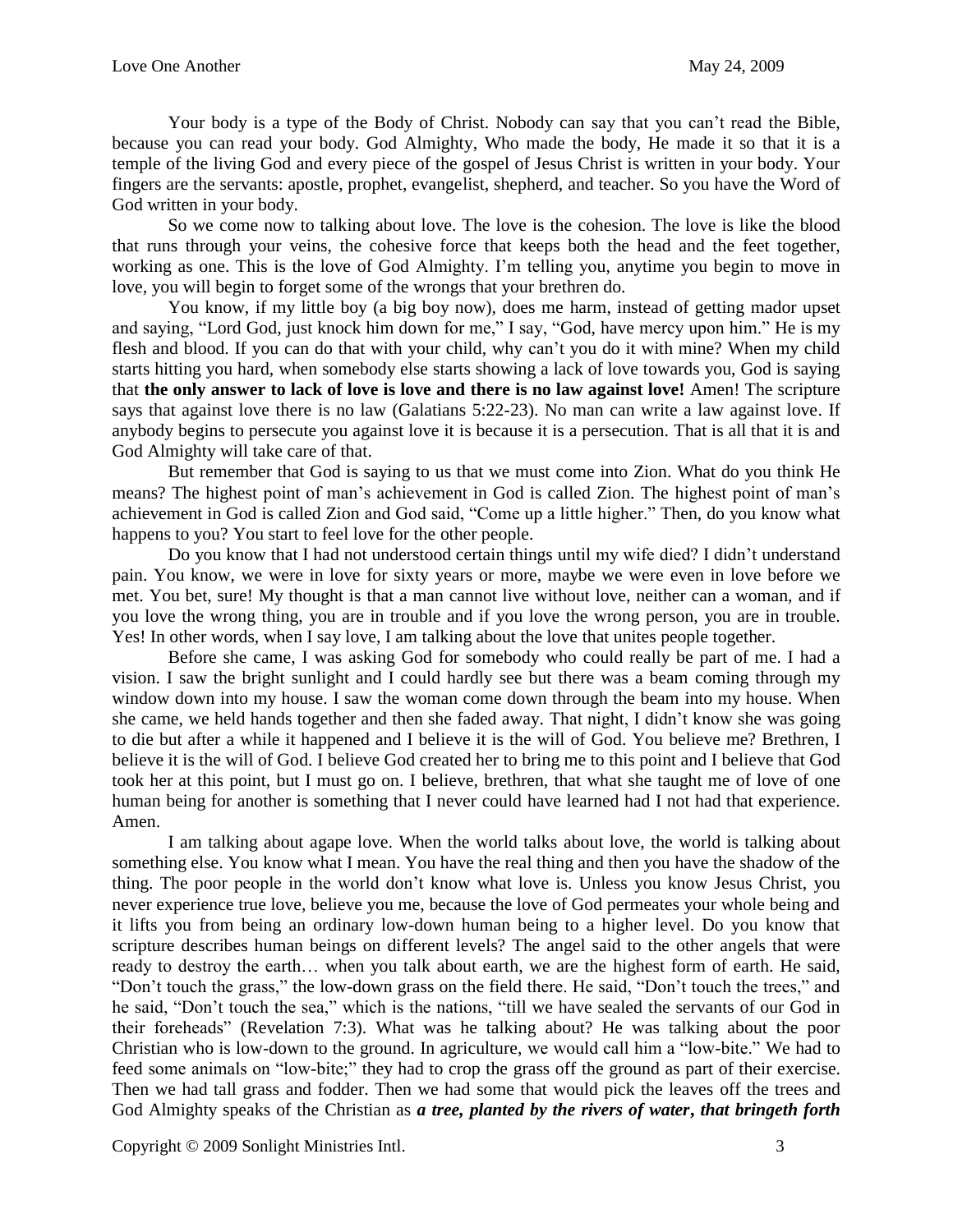*his fruit in his season; his leaf also shall not wither; and whatsoever he doeth shall prosper (Psalm 1:3).* This speaks of a Christian with high lofty limbs looking up to heaven. Hallelujah! He speaks of them as trees of righteousness!! AMEN, HALLELUJAH! So there is a difference between the "low-bite" and the trees of righteousness that bringeth forth his fruit in his season.

So if you will understand, God doesn't want you to be a "low-bite." God wants every one of us to be lifted up, to be trees of righteousness, planted by the Lord. You have the capacity, the ability, to resurrect from low down to high up. Let me tell you something. Talk about low down – I was low down. I can remember the days as a young man, strong and dreadful. I could be nice, but boy, don't get me mad. I would lose all humanity; I would become a beast. I would want to kill you. It was only the mercy of God that stopped me several times from committing outright murder.

Sometimes I would wonder to myself, "I would like to be good. I would like to be like nice people," but I was wild. When Jesus took me, He carried me through so many stages. He brought me from down low to up high. I can tell you now, you can't make me mad - you can try it sometime. I tell the devil that, I warn him that I have beaten him already. Yes. When I, as a fighter, a warrior, I knew exactly what to do to break your neck. But after Jesus brought me higher up, I would see a man beating me and I would just laugh at him. Another one would be kicking me and I would laugh.

You know, God is so humorous. Somebody was saying that God had a sense of humor. I don't think so. I think God is the humor. I think He has great fun sometimes in doing something. When the man came up to me and the man looked me in the face and "bam," kicked me and pulled back, then another one rushed in and "bam," kicked me and pulled back, what God was showing me was his face. The man made a face, with a snarl and a grimace, and I start laughing at the look on the man's face. The strangest thing is that I didn't feel the blows. They were kicking me and I didn't feel it.

It was a message to a man who lost his ministry because somebody kicked him. He said, "The Bible said if you hit me on the right cheek I must give you the left and so I did it. I gave him the left and he hit me and I gave him the right again and he hit me on the right. But the Bible didn't tell me what to do when he kicked me!" So the man kicked the other guy to pieces. People had to run to save his life because the man was a very strong guy and he tucked him like a football.

But God Almighty was teaching this man a lesson. He sat down there and watched these men who were kicking me and he watched what I did and he began to weep. He just wept and he confessed himself to me, he told me what happened to his whole life. He said there was no hope. Do you know, he died of a broken heart because he completely lost his ministry.

So, we talk about love. It is not something you can make, but it is something you can take. (I am poetic sometimes you know.) YOU CAN'T MAKE IT BUT YOU CAN TAKE IT! You can remember that.

Get love by getting on your knees and saying, "Lord God, I need more of You. I am too human, Lord God."

This thing that covers the Lord God in me, this thing here is a veil that covers the God in you, my brother. Yet there is a God in you that is so great that nobody knows it, not even you know it. If you ever let loose that God in you, you would become one of the greatest men on earth. Hallelujah.

All the suffering that God put you through, Brother Lawyer I am talking to now - all the suffering that God put you through in this life is to make you one of the greatest men on earth. Believe it and if you follow God in the way He is leading, He is going to do it for you before it is too long.

God Almighty is doing something here. Do you know what He showed me this morning? He said He is in the act of cutting that stone out of the mountain (Daniel 2:4). He said it is not human made, it is God made stone – of some of the roughest men, some of the roughest women.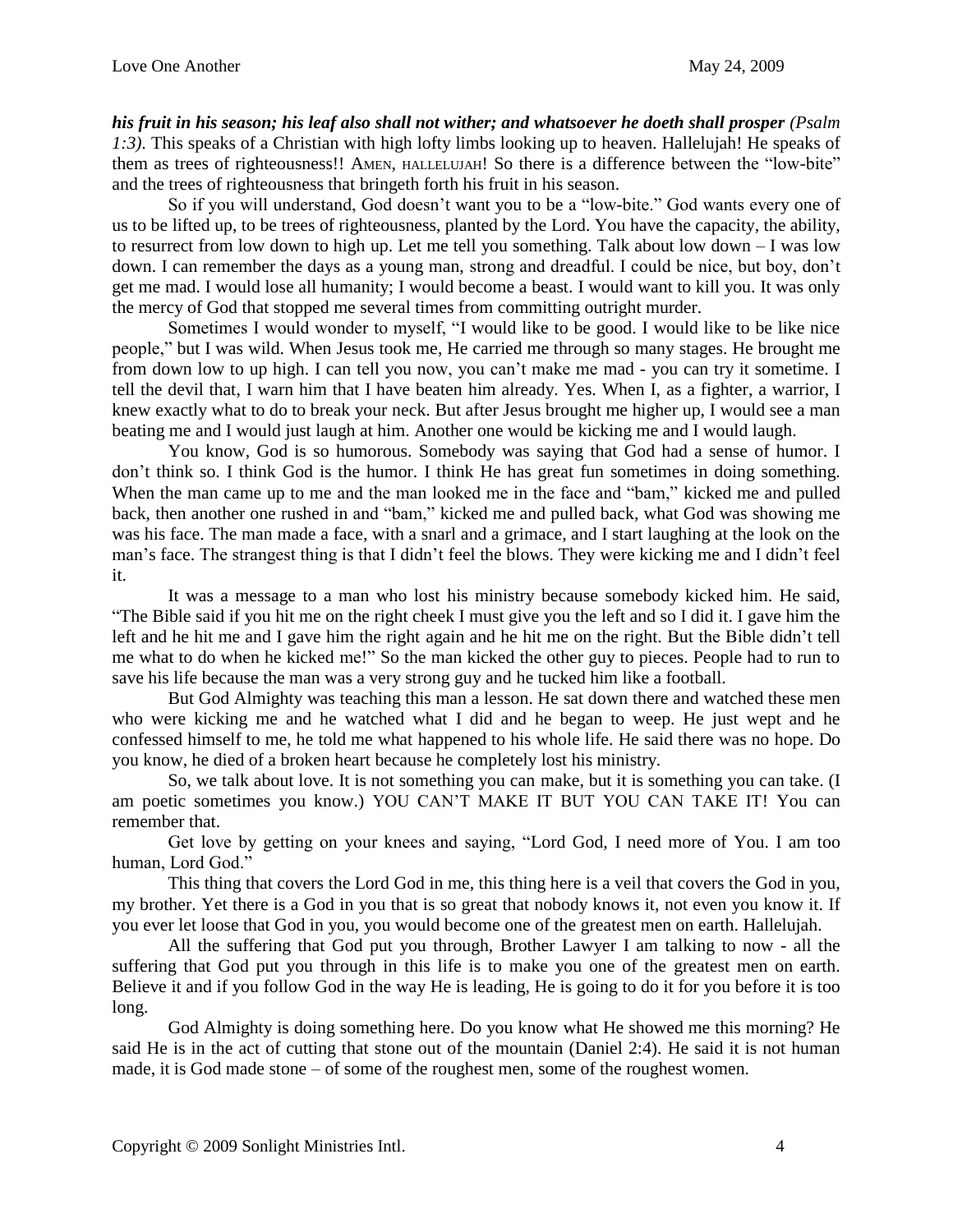Somebody was telling me about somebody else how she is this and she is that and she is the other. I said to the person, "Well, you know, Mary Magdelene was a harlot before she met Jesus and you wouldn't like to know what I was before I met Him. I don't know what you were?"

But God uses the tough people that life has been rough with and that life intends to destroy. He uses you to be His stone!

Now, I am going to tell you something very peculiar. Do you know that stone that was cut out of the mountain without hands? That stone that was cut out of the mountain without hands was the toughest part of the mountain. To me it must have been something like flint, something that could mash iron and it struck the image! Do you hear me, brethren? It struck the image with violence. I am not talking about you going now and taking a gun and vindicating yourself or doing anything like that. I am talking about spiritual violence.

Do you know that God said that in the end of time He is bringing forth two witnesses? He said, "If any man would hurt them he would be killed by fire coming down from heaven" (Revelation 11:5). He gave us an example. Do you remember Elijah? Do you remember what happened? He called down fire from heaven and burned up the sacrifice (I Kings 18:37-40, 19:1). Amen!!! As a matter of fact, he even took up a sword and did some violent thing there to the prophets of Baal, but we are not in that order. We are up higher than that now. Remember now, we have been lifted above that.

I can give you an experience that I had. A man sharpened his machete and he came to kill me. I didn't have any fear and I didn't think he could kill me. In my past, when I was in my violent state I could have defended myself even if a man had a machete. But I wasn't going to defend myself that day because I just believed that God would not allow him to chop me to pieces with his machete. The people heard that this man came down hunting me to kill me so crowds gathered. They kind of prevented him coming to me as I was standing up there. I heard it and I came down from my house to come down to the church to see what was going on. He was going to kill me because I got his common law wife saved and she told him she couldn't live with him any longer because she had now found Jesus.

So he was going to teach us a lesson by chopping to pieces the "Jesus man." He must have really meant business. He decided to sit down under a tree and wait for his opportunity to chop me up but out of a clear blue sky a bolt of lightning struck the top of the tree and split it in two and since the man was sitting underneath this tree, it killed him. You see, he had intended to kill me.

So, the love of God in you will become not only a thing to bring together God's people, but it will be a shield and a defense. When I am talking to you, brethren, please, young people, don't believe I am talking about some far and distant time. We only have maybe five years left, somewhere in that period of time, when God must bring forth His final move on earth. We are the people, the stone cut out of the mountain that God has to use to stop Satan from taking over and from destroying the whole world.

You know how our past vice-president, Mr. Gore, talks about us destroying the ozone? That was his thing. I used to laugh at him.

But I asked God, "Can man destroy Your earth?"

He said, "Yes, they can do it."

I said, "My God, what do you mean? Show me that in the Bible."

He showed me where God said, *And except those days should be shortened, there should no flesh be saved: but for the elect's sake those days shall be shortened* (Matthew 24:22)*.*

But for the stone cut out of the mountain without hands... no flesh would be saved. It would become a dead planet. Think about it. It is possible and God says that YOU are the people that He is going to use to stop it from happening.

Now, you want to know if it is really you, right? Let's look at Daniel 2:32, *This image's head was of fine gold, his breast and his arms of silver, his belly and his thighs of brass, 33His legs* 

Copyright © 2009 Sonlight Ministries Intl. 5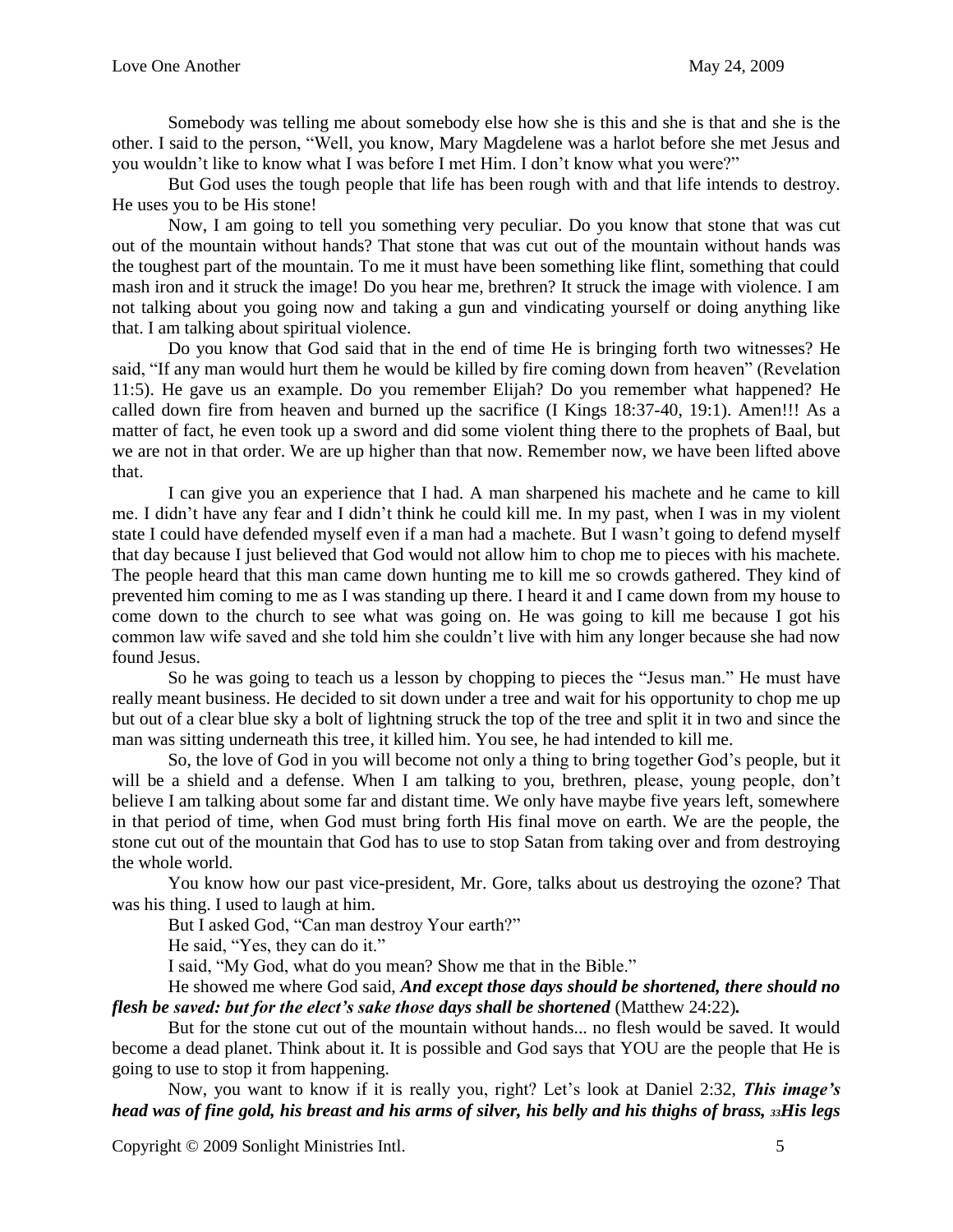*of iron, his feet part of iron and part of clay.* I want to tell you that the iron and clay represented the Roman kingdom, secular Rome and spiritual Rome. You see, you had the Roman Empire and then you had the Holy Roman Empire. The peculiar thing about it is that He said that the Holy Roman Empire would come right down to the feet, to the end of time. Are you all with me, brethren? It will come down to the end of time. So that means to say that if we are in the end of time now we are still under the Roman influence, that the whole world has come under the Roman influence.

So we look here and in Daniel 2:35 he says, *Then was the iron, the clay, the brass, the silver, and the gold, broken to pieces together, and became like the chaff of the summer threshingfloors; and the wind carried them away, that no place was found for them: and the stone that smote the image became a great mountain, and filled the whole earth.* Now the angel explained it in verse 44, *And in the days of these kings shall the God of heaven set up a kingdom…*  We are the kingdom of God. The God of heaven set up a kingdom*…which shall never be destroyed: and the kingdom shall not be left to other people, but it shall break in pieces and consume all these kingdoms, and it shall stand for ever.* Can't you see how important we are? BRETHREN, YOU ARE IMPORTANT! YOU ARE IMPORTANT TO GOD. I am glad that Brother Gruver made us to understand, "Don't call yourself a dog or the doorkeeper any more. You are not doorkeepers anymore. You are the Kingdom of God."

Verse 45, *Forasmuch as thou sawest that the stone was cut out of the mountain without hands, and that it brake in pieces the iron, the brass, the clay, the silver, and the gold; the great God hath made known to the king what shall come to pass hereafter: and the dream is certain, and the interpretation thereof sure.* Now, some of us are not certain, some of us are not sure. Please, for God's sake, be certain and sure! "I AM," saith the Lord God, "Be certain and sure because the hour has come when the stone is being cut out of the mountain and the hour of time will come when we shall smite the image."

You know, our lives are going to be spared. We are going to have a great war and it is going to destroy billions of people. There will be death and destruction everywhere, hell and torment, but YOU WILL BE SPARED! Why? Because you must strike the image! Don't you understand? You must come to the point where you are preserved in order to execute God's will at the end of time. Do you see what I am saying? This is our insurance policy that we are going to live, that we are not ready to die. Amen.

I said to God, "Probably, I should die. Probably I should go home and die."

God said, "Don't you ever mention that again."

We are not talking about dying now. We are talking about taking the kingdom. *The kingdoms of this world are become the kingdoms of our Lord, and of his Christ; and he shall reign for ever and ever* (Revelation 11:15)*.* BUT YOU CANNOT DO IT IF YOU CANNOT LOVE YOUR BROTHER. The key of life is love. Do you hear me? **The key of life is love!** The love of God doesn't have any jealousy in it. Do you hear me? The love of God has no jealousy in it. It is God, God, God! And when you love, you are of God. "He that loveth is born of God" (I John 4:7). I mean, you don't love the bad ways of the brother or the sister, but consider your own bad ways - you don't love them, either!!!

Do you ever get before God and say, "God, rid me of my bad ways! I would like to be like Jesus. Oh, I want to be like Jesus! But I have some bad ways that I HATE."?

The truth is that every man who sees should be able to see himself and there is no man that can wholly see himself. Did you hear that?

I have never seen my back and I can never see it like you can see it, but if you tell me, I will believe it. Yes. You tell me how it is and I will believe it.

It is good sometimes to go to a person and say, "You know, you are beautiful," especially someone who thinks he is ugly.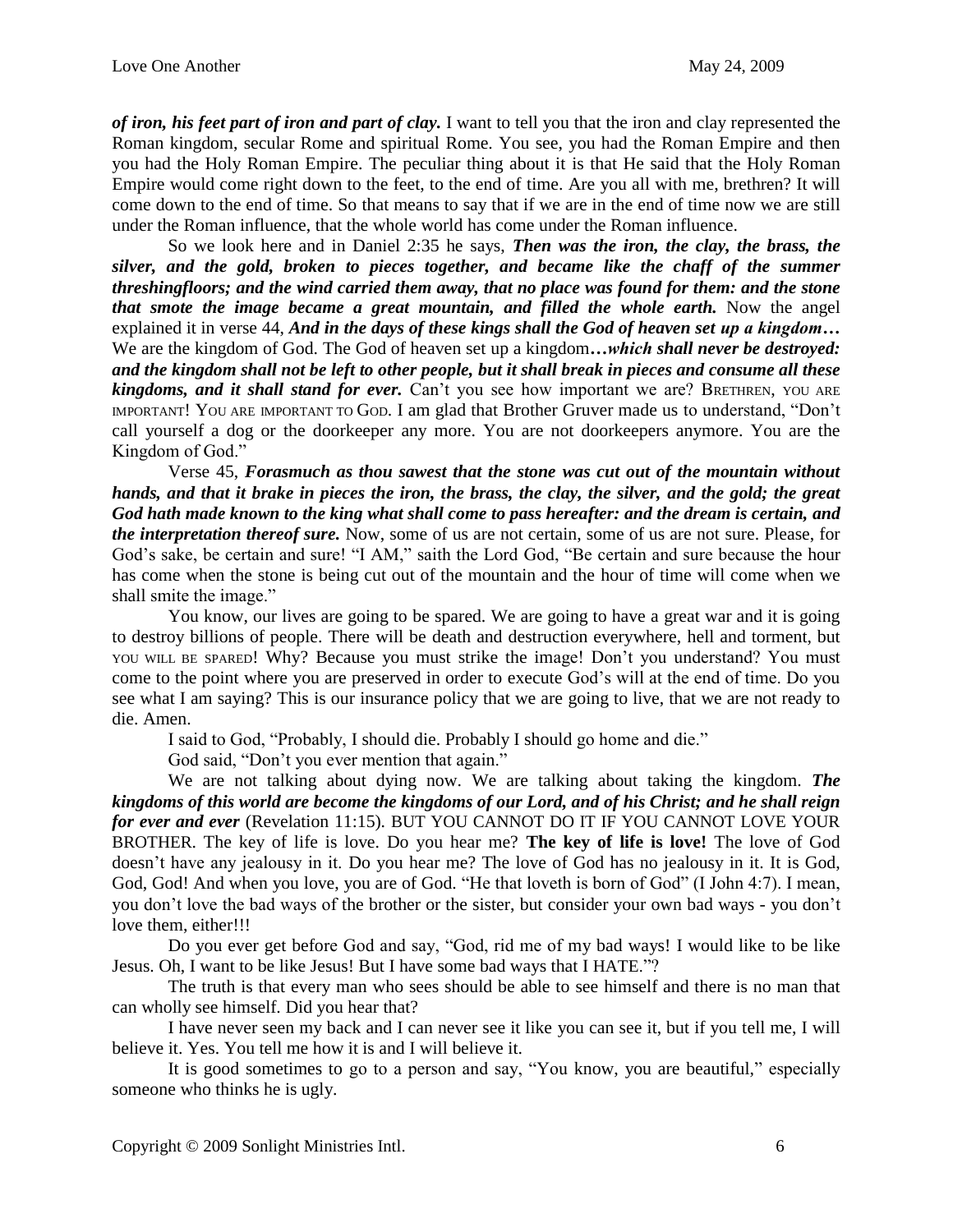The love of God should permeate through us as sons of God and as daughters of God; we should care for one another. I should care how you feel. I should care what would happen to you if I should do so and so. The care and the love is something that has a revelation in it. **The more you love, the more God reveals love to you**.

**Love takes away the pain of suffering**. Oh yes. I believe that when they were beating Jesus that the love in Him was crying for them.

Someone beating you and you are saying, "Poor things, they don't know what they are doing. Lord God, have mercy on them. Don't allow them to be killed or destroyed." That is the Spirit that I feel when my children go against me. My God Almighty; everybody who comes against me gets hurt. God Almighty says that anyone who comes against Israel will not prosper (Isaiah 54:17). I said, "O Lord God, have mercy. Don't put it to their charge, Lord. Put it to my charge. Maybe if I would have brought them up a little different they would have done better." Amen.

Because the love of God is greater far, than tongue or pen can ever tell. It goes beyond the highest star and reaches to the lowest hell! AMEN!!!!!

Let me tell you, it cancels sin. **The love of God in you cancels sin**. Amen. Somebody hurts you and you begin to think how awful that person is but the love of God comes in you and you begin to make an excuse, "poor thing, they must be suffering so hard." You know? The little puppy bites you but you know that the poor little thing bites you because he is suffering.

So God Almighty has put in us a thing called love. I will tell you something else, too. Do you know that **love will heal your sicknesses**? Love will heal your physical body. That body you have there is subject to the Spirit. No matter what sickness you have in your body, no matter what pain you have in your body, your body is subject to the Spirit. It was the Spirit of God that made your body and it is the Spirit that God breathed in you that keeps you alive. I'm telling you that **the Spirit of the living God in you will heal your sicknesses**.

We had not gone to a doctor for thirty years, believe it or not. Somebody who never went to a doctor for thirty years, but when we went to Africa, Mavis got malaria and we didn't know she had malaria. When we got here, they said that they couldn't legally give her the treatment.

We called Sister Ada in Lagos. She called the doctors here and said, "Give her 1,000 CCs of quinine." The doctor said he couldn't. He said it was illegal.

She said, "Are you going to let her die?"

He said, "Well, we can't do anything."

They couldn't do anything for her and she was left to die. Jesus Christ touched her and she got up and laughed at the doctors.

She had fourth stage cancer. The cancer was skipping from one organ to another, it filled up her intestines, and was going all through the body. They were charting the cancer.

The doctor came out Monday morning, trembling, trembling and he said, "Come quickly." He showed me what the fourth stage of cancer means.

He said, "Nobody turns back from the fourth stage of cancer." He said, "But this morning she has no trace of cancer in her body!"

Friday evening they ran their tests, Monday morning came and they are just charting death now, you know. There is a time when the doctors stop charting life and they start to chart death, but blessed be God. I saw Brother Cody, God bless him, he has passed on, but he came from the United States and knelt down by her bedside weeping all night. Hallelujah.

Monday morning I went to the doctor and the doctor said, "There is no trace of cancer in her body."

Amen. What happened to the wound that the cancer made when it penetrated the intestines and blocked the intestines? Totally healed!!! Thank You, Jesus.

So they called her the Little Lily and she used to sing: *When I saw the little lily pushing up that heavy clod*

Copyright © 2009 Sonlight Ministries Intl. 7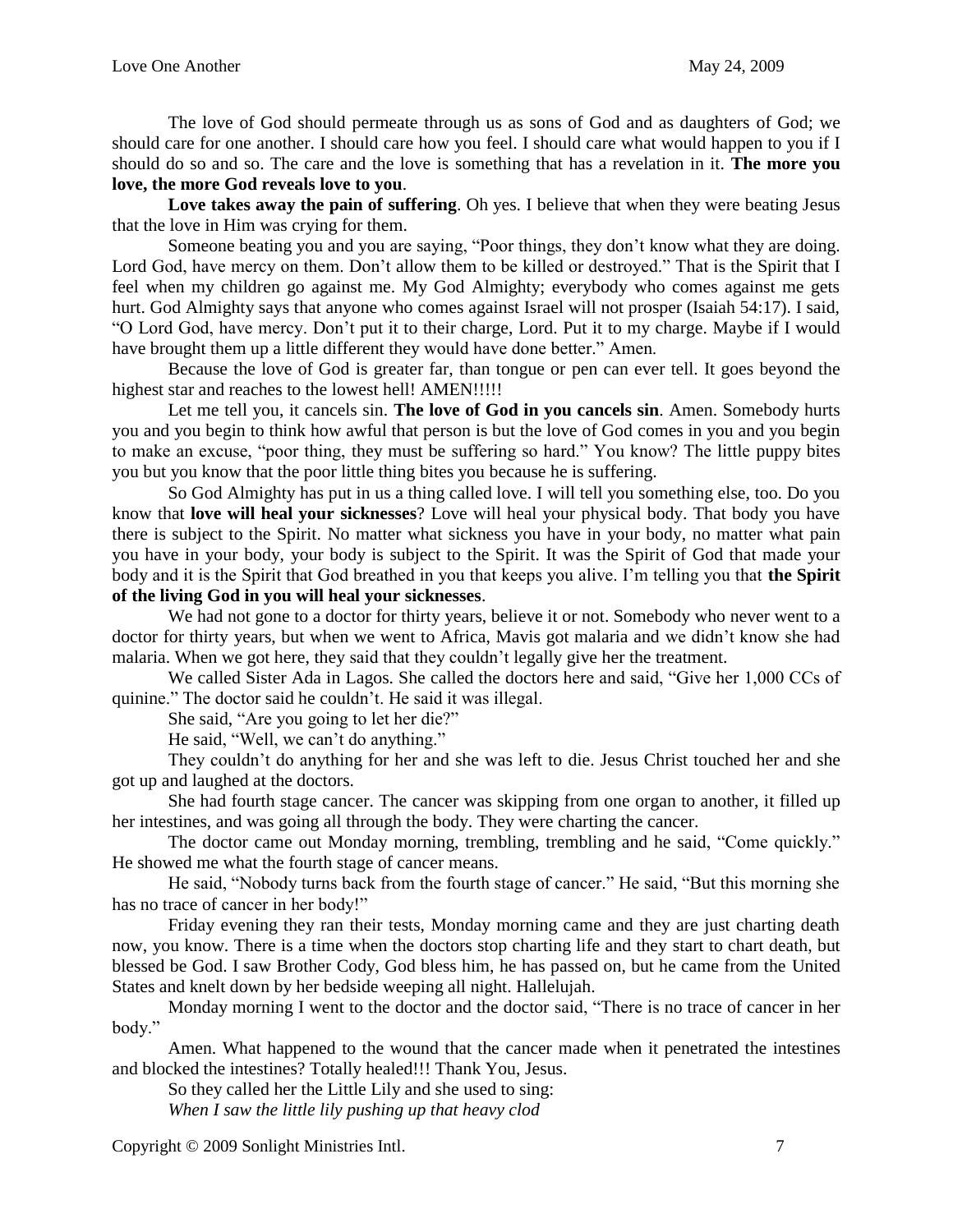*Then I marvel at the wisdom of my God* Hallelujah. Praise be to God.

So, brethren, we believe now that if we begin to imbibe the love of God, that means swallow, get the love of God coursing through your body, through your mind, it will heal you.

Sister Kathy, God Almighty intends to heal you. Don't accept the down, accept the up. God intends to heal you. The Lord told me to come to your house and to pray for you. You are being healed in the Spirit by the power of the living God right now and it will manifest in the body. Amen.

This body is a servant. God picked up Brother Hicks from California and landed him in Russia. I was thinking it was strange, but when I started reading my Bible, in Ezekiel he explains the same thing. He said he was with the captives in Babylon, in Iraq. The man is in with the captives in Iraq and all of a sudden, he was translated to Jerusalem and he saw the 25 men and he said, "You are the men who troubled this nation" (Ezekiel 11:1-2).

I love prophets like that. May God Almighty anoint the prophets like that, that they get senseless, that they don't have any sense to consider, "What am I doing here..."

*Lord Jesus, anoint the prophets, anoint the men and women who are moving in the prophetic realm, for at this hour, God is going to bring a new breed, a new breed of people and prophets, people who don't value their own reputation. Yes, you don't think about your own reputation any more. Amen. God Almighty is anointing a new breed. Bless the Lord God, oh my soul! Let us bless the Lord. Lord Jesus, anoint them. LET THE LORD GOD ALMIGHTY ANOINT THEM! Amen. Thank You, Jesus.*

He said that he was brought from Babylon into Jerusalem and he looked at the princes, twenty-five of them, and he said, "You are the men who trouble this nation." Then he begin to prophesy to them, "Thus saith the Lord God…" and one dropped dead right there and then he found himself back in Babylon (Ezekiel 11:13, 24).

Believe me, brethren, that body you have is just a servant. That body will do anything the Spirit tells it to do. God Almighty said, "All things are possible to him that believeth" (Mark 9:23). **We had better begin to believe God**. Begin to believe God that you will remove mountains, that you will be totally supernatural in your natural. Did you know that is what the Bible teaches? The Bible doesn't teach that we will be raptured out of here! The Bible teaches that we will become supernatural in the natural.

We had a case where this woman was in her house and robbers came in and one of the men had a shotgun in his hand. He held up her husband.

She marched in and said, "GET OUT OF HERE!"

The man turned the gun on her, right in her chest. Now, this is somebody we knew. Right in her chest he blasted her with double barrels.

The woman fell to the floor, but she got up and said, "GET OUT!"

The man ran like a thief. When we examined the woman, she had little pellet marks all over her, but none had penetrated her skin. Hallelujah. **ALL THINGS ARE POSSIBLE TO HIM THAT BELIEVETH!**

## **FOR GOD'S SAKE, ZION, ARISE!**

Get up into the mountain. Get up into the place that God has ordained for His people in the end time. Do you know why? Because God cannot hold the devil back much longer. Time is up!!! He has to loose him and if God looses the devil... He says, "I give you power... over all the power of the enemy: and nothing shall by any means hurt you" (Luke 10:19).

Oh yes, we have to believe. Now the wishy-washy… Our sister talked about the strong and the weak. The Bible says, "Let the weak say I am strong, let the poor say I am rich (Joel 3:10). Because the hour has come for us to move the world, God says that the saints will take the kingdom. It says that all dominions and all kingdoms of the world will become the Kingdom of God (Daniel 7:27). We must overcome this world!!! Glory! Jesus! Loose!